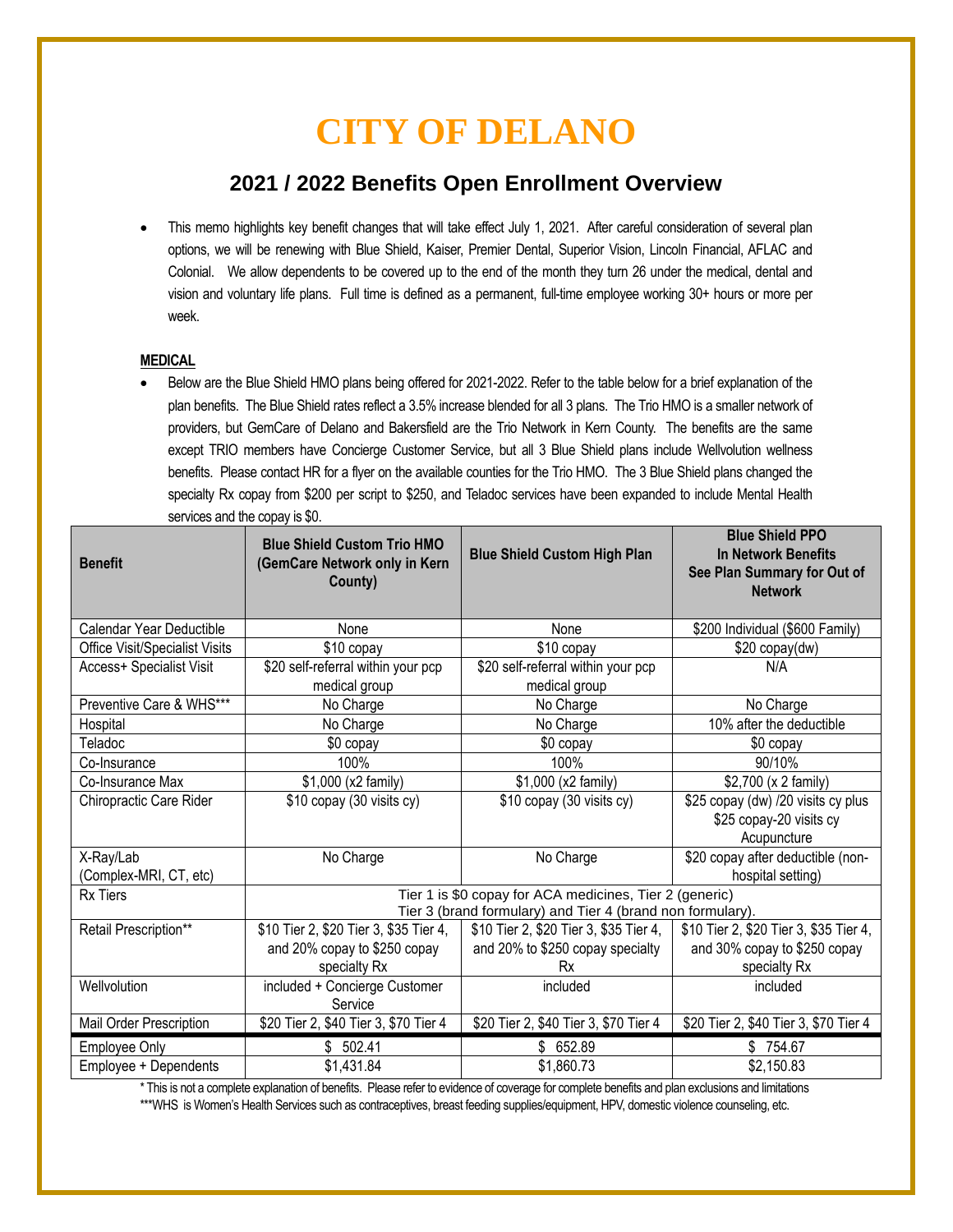• The Kaiser HMO rates have increased about 7.92% for employee only and .6% family. The new Deductible HMO Plan shows an increase of 4.85% for single over the current rates and 2.26% for family. Selecting the new Deductible HMO for family coverage, along with family High Plan dental and family vision falls below the \$1600 contribution cap for the City.

| <b>Benefit</b>               | <b>Kaiser Ded HMO</b>                                                          | Kaiser HMO 10*                                                                |  |  |
|------------------------------|--------------------------------------------------------------------------------|-------------------------------------------------------------------------------|--|--|
| Calendar Year Deductible     | \$250 (x family)                                                               | None                                                                          |  |  |
| PCP/Specialist visits        | \$10 copay (dw)                                                                | \$10 copay                                                                    |  |  |
| Preventive Care & WHS        | No Charge                                                                      | No Charge                                                                     |  |  |
| Video or Phone Call Visits   | \$0 copay                                                                      | \$0 copay                                                                     |  |  |
| Hospital                     | 10% after deductible                                                           | No Charge                                                                     |  |  |
| ER Room visit                | 10% after deductible                                                           | $$100$ copay                                                                  |  |  |
| Co-Insurance                 | 90/10%                                                                         | 100%                                                                          |  |  |
| Co-Insurance Max             | \$3,000 (x2 family)                                                            | \$1,500 (x2 family)                                                           |  |  |
| Chiropractic Rider           | \$15 copay (dw) / 30 visits/cy                                                 | \$15 Copay / (30 visits/cy)                                                   |  |  |
|                              | Rx is not subject to the dedudctible                                           |                                                                               |  |  |
| <b>Retail Prescription</b>   | \$10g, \$30 b, 20% up to \$200 per sriipt for<br>specialty Rx                  | \$10g, \$20b, 20% up to \$150 per script for<br>specialty Rx                  |  |  |
| Mail Order Prescription      | \$20g, \$60b / specialty many not be<br>available via mail order-talk with dr. | \$20g, \$40b / specialty may not be<br>available via mail order-talk with dr. |  |  |
| <b>MONTHLY PREMIUM RATES</b> |                                                                                |                                                                               |  |  |
| Employee Only                | \$650.01                                                                       | \$669.03                                                                      |  |  |
| <b>Employee Dependents</b>   | \$1430.02                                                                      | \$1,471.85                                                                    |  |  |

dw means deductible waived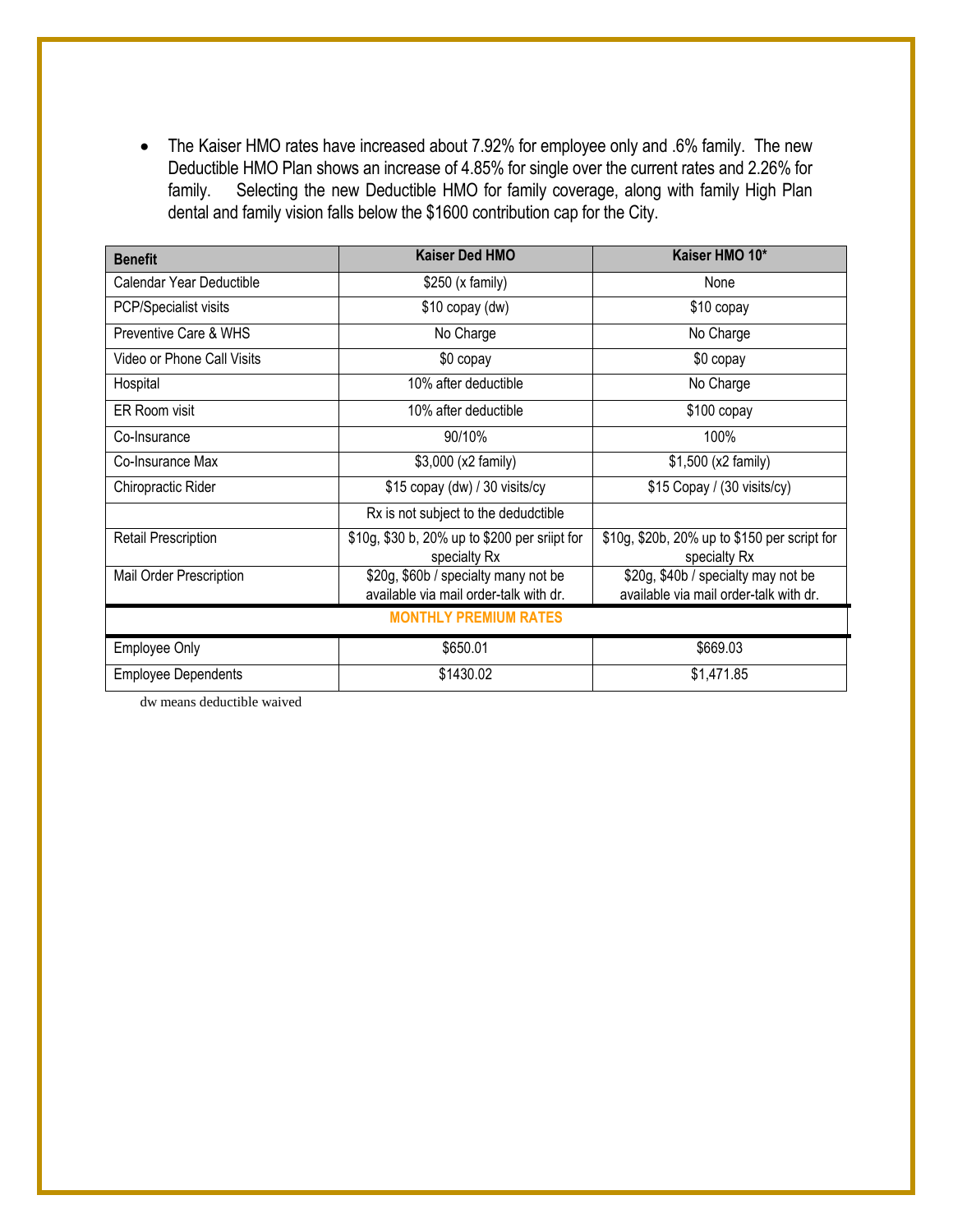# CITY OF DELANO

## **2021 / 2022 Benefits Open Enrollment Overview**

 Complete benefit summaries and enrollment forms will be available during open enrollment 5/1/21 – 5/31/21. The most up-to-date information regarding contracted providers can be accessed on BlueShield or Kaiser's web site at [www.blueshieldca.com](http://www.blueshieldca.com/) or [www.kp.org.](http://www.kp.org/)

## **DENTAL**

 We will continue to offer three plans with Premier Access. The EPO, PPO and Dental HMO. The DHMO requires you to select a primary dentist from their limited network, but you can change this provider throughout the year by contacting Premier Access directly. There is no change to the rates this year. Refer to the table below for a brief explanation. We were able to decrease the rates below by 5% from last year.

| Benefit                      | <b>Premier DHMO</b>            |  |  |  |
|------------------------------|--------------------------------|--|--|--|
|                              | <b>PCN Network</b>             |  |  |  |
| Deductible                   | None                           |  |  |  |
| <b>Office Visit</b>          | No Charge                      |  |  |  |
| <b>Preventive Services</b>   | 100%                           |  |  |  |
| Basic Services               | See Fee Schedule               |  |  |  |
|                              | Example: Crown \$90            |  |  |  |
| <b>Major Services</b>        | See Fee Schedule               |  |  |  |
|                              | Example: Porcelin Bridge \$225 |  |  |  |
| Child & Adult                | Child You Pay \$1975 / Adult   |  |  |  |
| Orthodontia                  | you pay \$2175                 |  |  |  |
| CY Plan Maximum              | None                           |  |  |  |
| <b>MONTHLY PREMIUM RATES</b> |                                |  |  |  |
| <b>Employee Only</b>         | \$16.60                        |  |  |  |
| Employee + Spouse            | \$33.18                        |  |  |  |
| Employee + Child(ren)        | \$29.87                        |  |  |  |
| Employee + Family            | \$49.78                        |  |  |  |

| <b>Benefit</b>               | Premier EPO*              | Premier PPO*                           |                 |                   |
|------------------------------|---------------------------|----------------------------------------|-----------------|-------------------|
|                              | <b>PCN</b><br><b>PPO</b>  | <b>PCN Ntwk</b>                        | <b>PPO Ntwk</b> | Out of Network    |
| Deductible                   | None                      | \$25 (3x family)                       |                 | $$50$ (3x family) |
| Office Visit                 | No Charge                 | n/a                                    |                 |                   |
| <b>Preventive Services</b>   | 100%                      | 100%                                   | 100%            | 90%               |
| <b>Basic Services</b>        | 60%<br>70%                | 90%                                    | 80%             | 70%               |
| <b>Major Services</b>        | 40%<br>50%                | 60%                                    | 50%             | 50%               |
| Child & Adult                | 50% to \$1,000 per person | 50% to \$1,000 per person lifetime max |                 |                   |
| Orthodontia                  | lifetime max              |                                        |                 |                   |
| CY Plan Maximum              | \$1,000                   | \$1,500                                | \$1,500         | \$1,500           |
| <b>MONTHLY PREMIUM RATES</b> |                           |                                        |                 |                   |
| <b>Employee Only</b>         | \$17.58                   | \$33.57                                |                 |                   |
| Employee + Spouse            | \$35.98                   | \$68.76                                |                 |                   |
| Employee + Child(ren)        | \$45.23                   | \$78.49                                |                 |                   |
| Employee + Family            | \$64.15                   | \$115.97                               |                 |                   |

\* This is not complete explanation of benefits. Please refer to evidence of coverage for complete benefits and plan exclusions and limitations

 Complete benefit summaries, enrollment forms and provider directories will be available during open enrollment 5/1/21 - 5/31/21. The most up to date information can be accessed on Premier's website a[t www.premierlife.com.](http://www.premierlife.com/) Be sure to log in as a member to obtain the complete list of providers.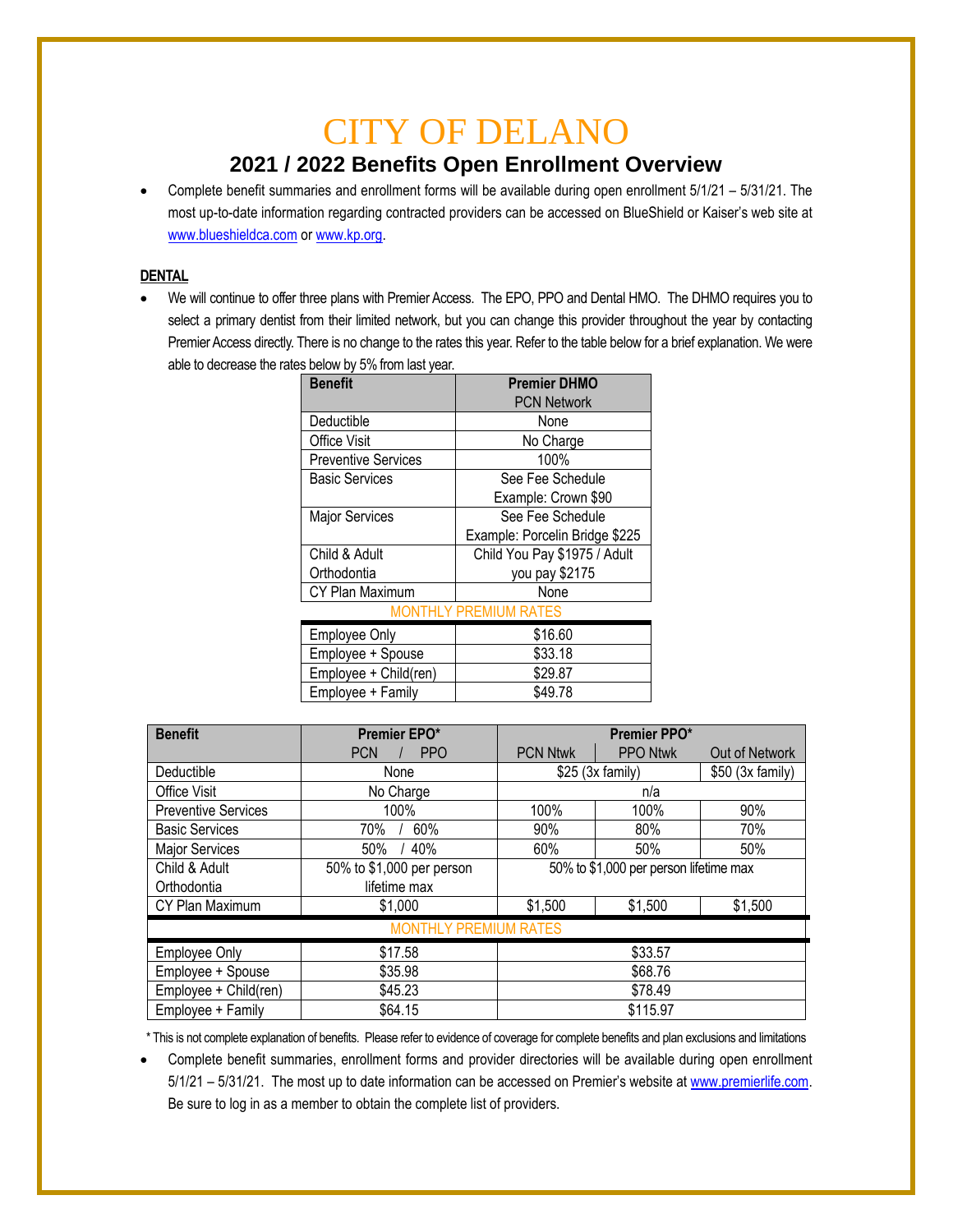#### **VISION**

 The vision will continue with Superior Vision. Contact lenses may be purchased online at discounted rates through Superior Vision. The provider network includes retail chains like Sears, JC Penney, Target, Walmart. Costco and Lens Crafters. Be sure to check with Costco and Walmart to make sure the provider for the exam is contracted as not all of them are since they are independent Optometrist/Ophthalmologist. There is no change to the rates/benefits.

| <b>Benefit</b>                | <b>Superior Vision</b> |  |  |
|-------------------------------|------------------------|--|--|
|                               | Copay                  |  |  |
| Annual Exam (every 12 months) | None                   |  |  |
| Lenses (every 12 months)      | No copay               |  |  |
| Frame (every 24 months)       | Allowance \$150 retail |  |  |
| <b>Contact Lens Allowance</b> | \$150                  |  |  |
| <b>Contact Fitting Fee</b>    | \$25                   |  |  |
| <b>MONTHLY PREMIUM RATES</b>  |                        |  |  |
| <b>Employee Only</b>          | \$8.39                 |  |  |
| <b>Employee Dependents</b>    | \$21.08                |  |  |

#### **LIFE AD&D & VOLUNTARY SUPPLEMENTAL LIFE**

 The life insurance will continue with Lincoln Financial. The benefit amount is 1 x annual salary with a minimum benefit of \$30k. **This is paid 100% by your employer.** Please be sure to update your beneficiary form if you have had any life event changes (ie new relationship, marriage, divorce, new baby). In the event something happens to you, we are required to go by the most updated form in our file. You do have conversion rights for this coverage, but it must be done in 31 days of termination.

We will continue to offer supplemental life, but existing enrollees can buy up each year at open enrollment \$25k for employee and \$10k for spouse with no medical underwriting. The spouse amount cannot exceed 50% of the employee supplemental life. The maximum amount for an employee is \$200k. If you want more than the annual guarantee of \$25k EE or \$10k spouse, you will have to submit your application to HR along with the evidence of insurability form and await underwriting approval for those amounts. New hires are eligible for \$200k for employee on a guarantee issue basis if under age 60. You will pay low group rates: (example: age 40-44 \$150k guaranteed for an employee would be \$22.50 a month and an add'l \$2 a month for \$10k for each dependent child). See below under Voluntary Products. These benefits are portable which means you can take them with you if you terminate employment once you have had these benefits for 12 months. Conversion may apply if less than 12 months. You only have 31 days to port or convert your coverage.

Note: the annual guarantee buy-up does not employee if you were previously declined with EOI.

#### **FLEXIBLE SPENDING ACCOUNT**

 The flexible spending account will be moving to CPI 7/1/21. The 2021 IRS maximum is \$2750 for Health Reimbursement and up to \$5000 for Dependent Care. You must re-enroll each year. Please ask how an FSA can save you pre-tax dollars. Take advantage of your company's Flexible Benefits Plan and take home more money. An FSA allows you to set aside up to \$2750 each year before paying income taxes. You can use this money to pay for medical, prescription copays, glasses, dental expenses, chiropractic services and up to \$5000 for Dependent Care reimbursement with for children to age 13 with a licensed daycare provider or a provider that reports that income to the IRS. This is a great benefit. You will be reminded twice a year about any funds remaining in your FSA account. You will receive new FSA Cards from CPI, and rollover balances from 2020 will be transitioned after 7/1/2021.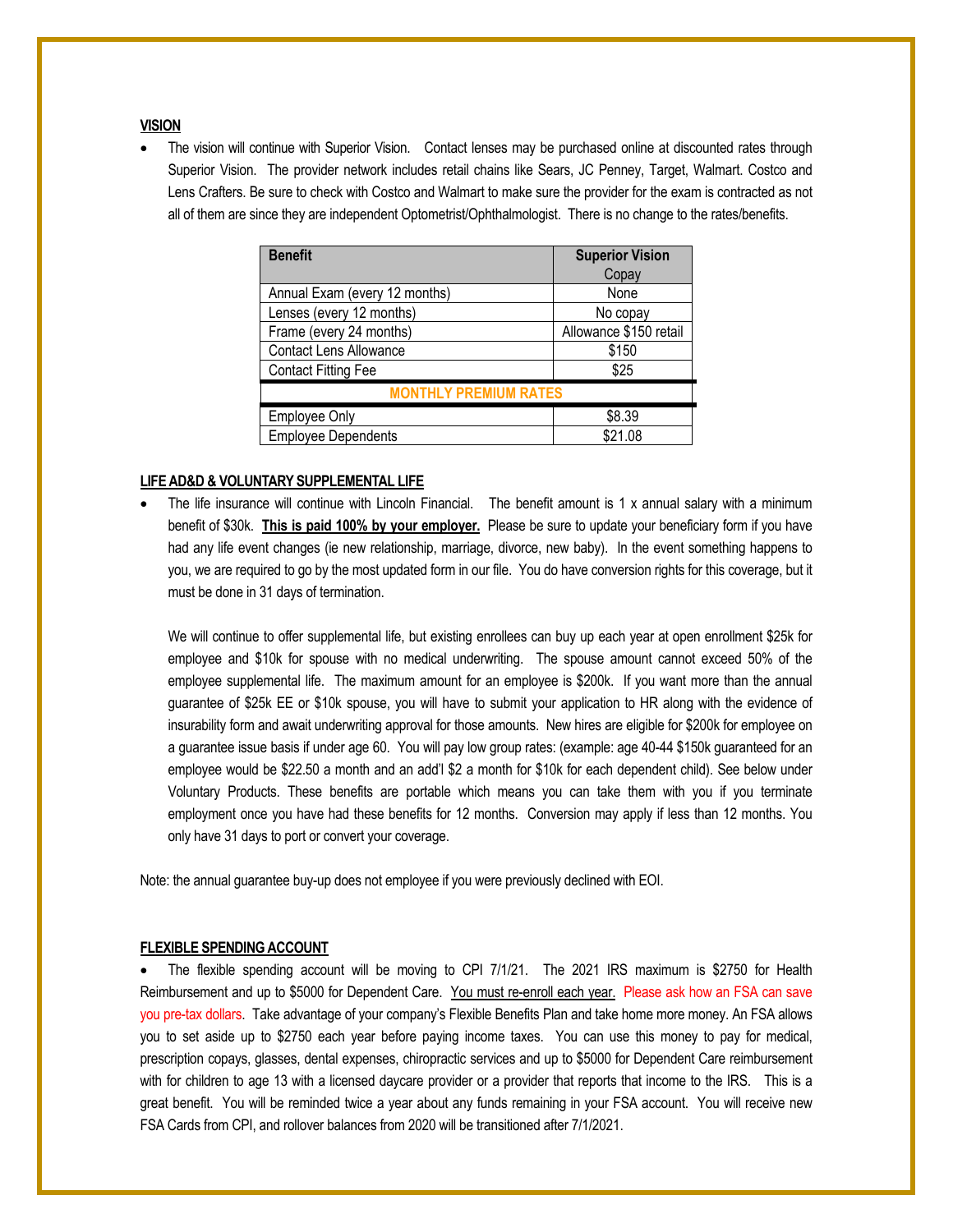#### **VOLUNTARY PRODUCTS**

 We are offering Aflac or Colonial. Don't forget to submit any claims for reimbursement. If you want to enroll, contact your HR Dept. for the name and phone number for AFLAC and Colonial representatives. Don't forgot that many of these policies have a wellness benefit and will pay out a flat dollar amount for services like mammograms, pap smears, prostate exam and well checks ups.

#### **WHAT DO YOU NEED TO DO DURING THE OPEN ENROLLMENT PERIOD?**

- May 1, 2021 through May 31<sup>st</sup>, 2021 is open enrollment so any eligible employee who is not currently enrolled may come on to the plan effective 7/1/2021 or you may add eligible dependents that were not previously enrolled in the plan, or you can change plans. You will need to see an HR Representative to make this change.
- If you are currently enrolled and do not want to make any changes to your current benefit elections, you do not need to take any action. All of your current benefit elections will automatically carry over, except FSA, and will remain effective, but you will need to sign the Employer Payroll Deduction Form and re-enroll by selecting your FSA election. If you have Blue Shield and want to switch plans (HMO, TRIO HMO, PPO), you must complete a Blue Shield Change Form, select the High Plan, Trio HMO or PPO. For the HMO and TRIO, you must select your primary care physician. If you are an existing patient with this doctor, be sure to check that box on the change form otherwise your doctor may not be assigned. Forms must be turned in by 5/31/2021.
- If you want to change any of your current benefit elections, change dental plans, add or delete dependents, you will need to complete the applicable enrollment/change form.

### *IT IS YOUR RESPONSIBILITY TO COMMUNICATE ANY CHANGES YOU WISH TO MAKE BY COMPLETING THE REQUIRED FORMS AND TURNING THEM INTO HUMAN RESOURCES.*

**NOTE**: After the Open Enrollment Period, you cannot make changes to your coverage during the year unless you experience a change in family status, such as:

- $\sqrt{\phantom{a}}$  Loss or gain of coverage through your spouse
- $\sqrt{\phantom{a}}$  Loss of eligibility of a covered dependent
- $\sqrt{\phantom{a}}$  Death of your covered spouse or child
- $\sqrt{\phantom{a}}$  Birth or adoption of a child
- $\sqrt{\phantom{a}}$  Marriage, divorce or legal separation
- $\sqrt{\phantom{a}}$  Switch from part-time to full-time

You have 30 days from a change in family status to make changes to your current coverage.

SERVICING AGENCY: